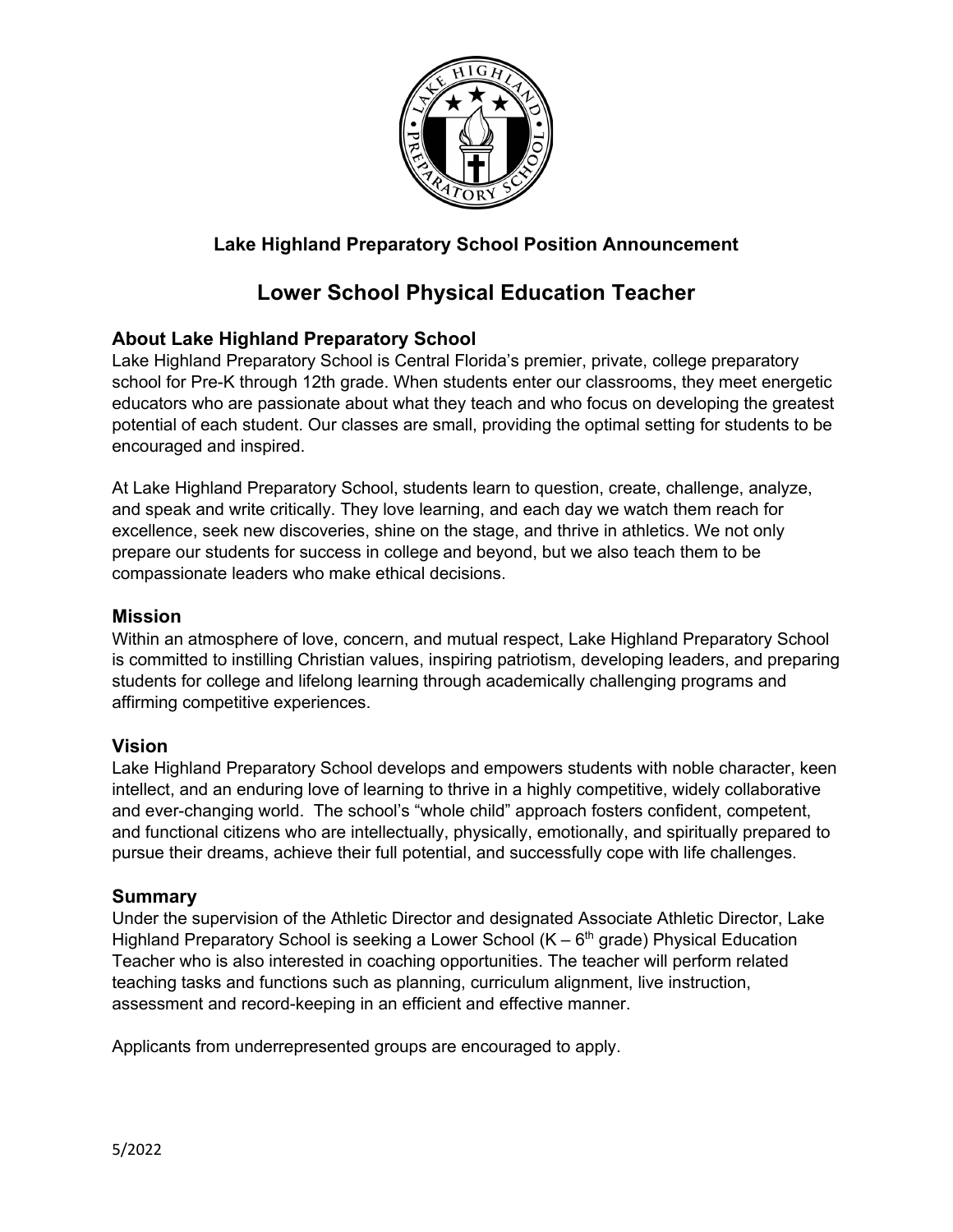

## **Responsibilities**

- Works with administrators and instructional teams to plan and implement hands-on lessons and activities for students and the school.
- Participates as an active member with other faculty and staff.
- Actively coaches within the LHPS athletic program.
- Participates in a cooperative effort with faculty and staff to plan, implement and evaluate programs of continuing school improvement.
- Manages classroom and supervises proper care of equipment used.
- Diagnoses and analyzes student progress and programs for the purpose of providing appropriate instruction based on the developmental stages of students.
- Utilizes a variety of instructional techniques to meet the individual needs of students.
- Utilizes technology and current research to support instruction.
- Evaluates and provides feedback on students' progress on a regular basis.
- Utilizes classroom management techniques conducive to an effective classroom climate.
- Shows awareness and sensitivity to students, parents and the community and promotes student self-esteem.
- Maintains professional relationships between the school and parents.
- Maintains contact with parents through parent-teacher conferences, telephone, or written communications.
- Encourages parental involvement through school activities, connecting home & school.
- Maintains all records as required, including but not limited to, grade books, attendance records and student progress reports.
- Assists in the protection of student and school property.
- Participates in personal, professional growth activities focused on the acquisition of new and improved skills and knowledge.
- Responsible for keeping up-to-date on current technology, as job appropriate, being used by Lake Highland Preparatory School. With the support of administration, attends training to ensure the skill level in the use of various technologies is at the level required to perform in the current position.
- Responsible for timely and accurate information that is maintained as part of the responsibilities of the job.
- Performs other duties as requested or assigned.

## **Education/Experience**

- Applicant must have a minimum of a bachelor's degree from an accredited institution or the international equivalent and a minimum of 5 years of teaching experience in the field of Physical Education/PreK – 12.
- Applicant must have a college major or be certified, or working toward certification, in the area of study for which he/she is responsible the major portion of the day.